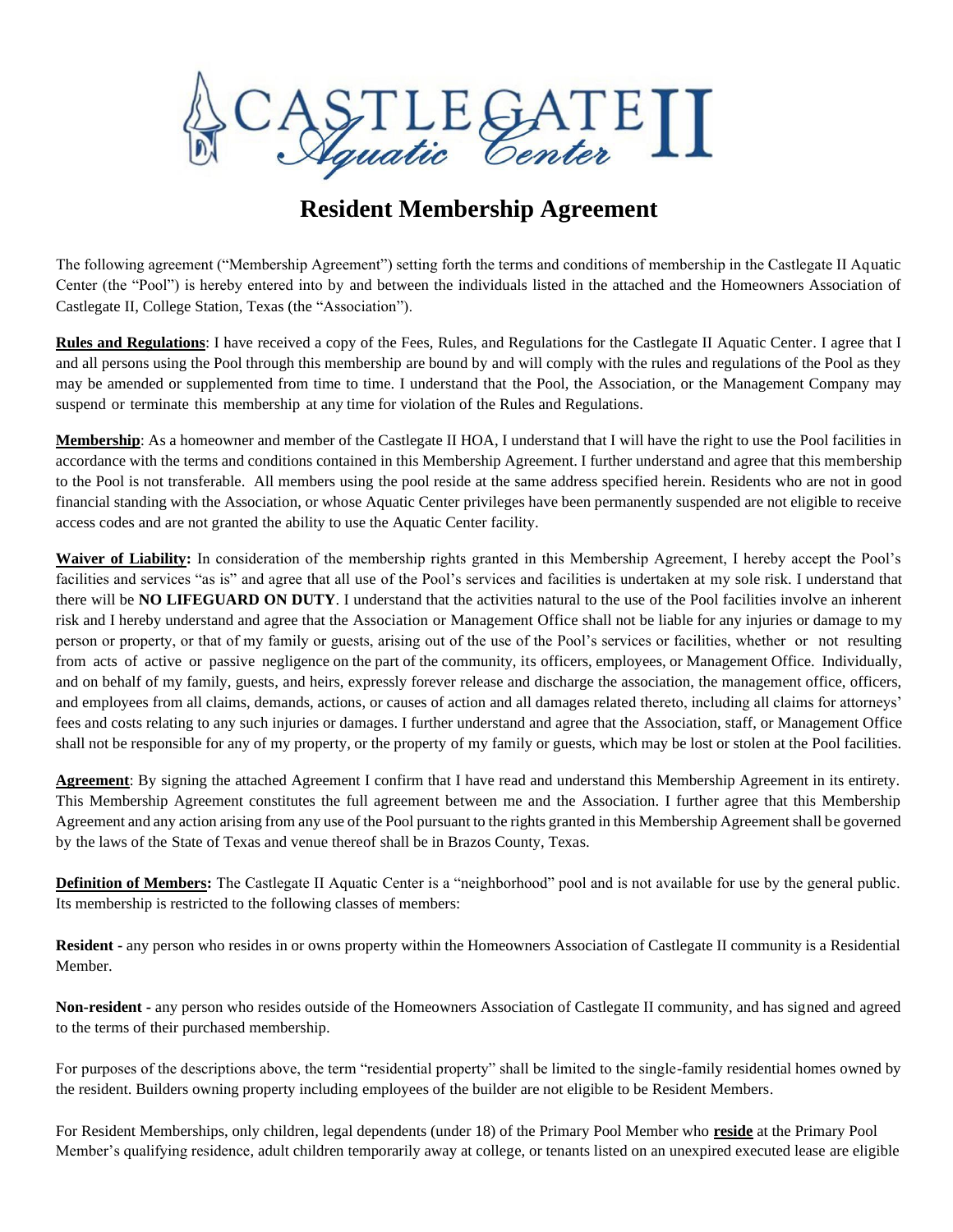to be included. Proof of tenancy, or dependency are subject to verification. Any other person (age of 18 or over) will must purchase separate Non-Resident membership, if available.

**Guests:** Non-resident grandchildren, nieces, nephews, cousins, family friends, etc. are considered "guests". Each Resident or Non-Resident Member is allowed up to 4 "guests" per visit. No more than 4 guests per household at a time are authorized to use the Pool. Both Resident and Non-resident **Members must accompany their Guest(s) when using the Pool.**

**Aquatic Center Management:** The Board has delegated the HOA Management Company the responsibility of day-to-day maintenance of order, safety and cleanliness in and around the pool area; and for temporary and immediate enforcement of the rules, regulations and fees established by the Board. The Management Company and staff are responsible for interpreting the pool rules and regulations and for making on-site decisions. Their on-site interpretations or decisions must be obeyed by all patrons, and their instruction must be followed without hesitation. Any disagreement with the Management Company's decisions may be presented to the Board of Directors for the Castlegate II HOA.

The Management Company and its designees have the authority to require anyone to immediately and temporarily leave the pool facility for infractions of the rules, inappropriate behavior, or when safety is threatened. The Management Company and its designees may temporarily suspend pool use for anyone for up to three (3) days for a violation. If the Management Company deems it necessary to suspend swimming privileges for more than three days they will provide an Incident Report to the CGII HOA Board of Directors typically within 24 hours of the incident. The Management Company may suspend facility access and swimming privileges for up to one (1) week based on the Incident Report. Any recommendation for suspensions for more than seven (7) days must be reviewed and approved by the Board of Directors.

#### **GENERAL POOL RULES AND REGULATIONS**

- 1. All persons using the pool do so at their own risk, and the Association assumes no responsibility for injury or damages resulting from use. There are **NO LIFEGUARDS ON DUTY**.
- 2. Injuries, no matter how slight, must be reported to the HOA Management (hoa@bealbcs.com)
- 3. All children younger than 14 years of age must be supervised by an adult 18 years or older.
- 4. Swimmers must wear appropriate bathing attire suitable for a family friendly atmosphere. No thong style or see-through swimsuits, cut-offs, jeans or other inappropriate attire is permitted. Anyone wearing street shoes must remain outside the pool perimeter line.
- 5. Running, pushing and other horseplay is prohibited.
- 6. No diving or jumping into the pool.
- 7. No throwing or placing pool furniture inside the pool, at any time, for any reason.
- 8. Bicycles, scooters, roller blades, skateboards, or roller skates are not permitted inside the fenced in pool area.
- *9.* Glass and porcelain containers are not allowed in the fenced in pool area. All containers must be non-breakable. NO EXCEPTIONS! *NOTE: Texas State Health Regulations prohibit food and/or beverages in the pool itself.*
- 10. There will be no smoking or vaping on the Aquatic Center premises (this includes the parking area).
- 11. Use of alcohol or any other intoxicants are not allowed on the Aquatic Center premises (this includes the parking area). Anyone appearing to be under the influence of alcohol or drugs may be refused entry and/or asked to leave the Aquatic Center. Refusal will result in College Station Police being dispatched.
- 12. No pets are allowed on the Aquatic Center premises, except for qualified service animals for the disabled.
- 13. Anyone with infectious or contagious disease, open sores/wounds, a fever over 99 degrees or an infectious condition is prohibited from entering the water or restrooms.
- 14. Children who are not yet toilet trained must use approved swim diapers.

*NOTE: Any parent who allows their child to swim in the pool without using swim pants and/or diapers will be financially responsible for the shock treatment of the pool as required by the Texas Department of Health.*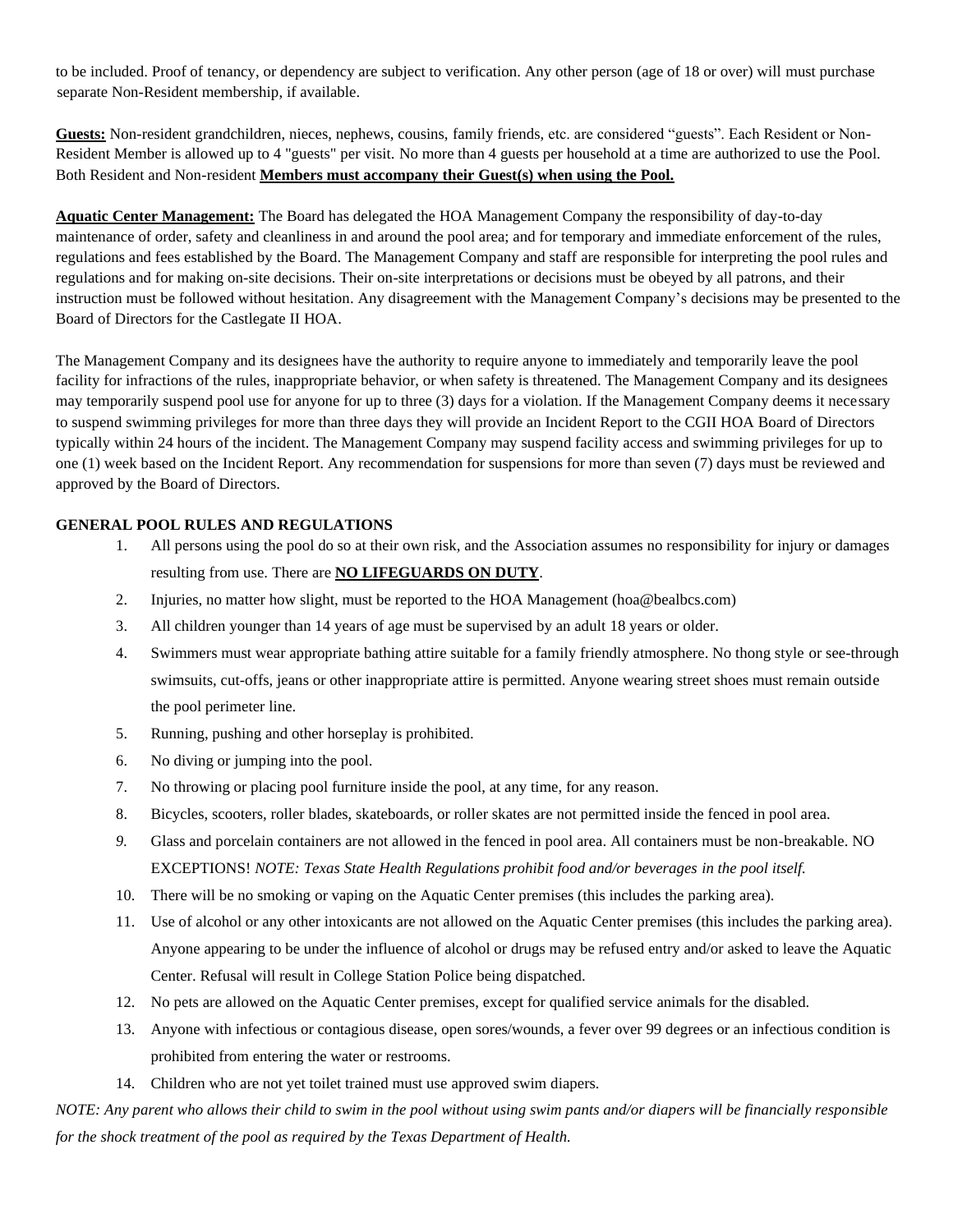- 15. The Castlegate II HOA and the Management Company have the authority to deny admittance to the pool if the pool becomes overcrowded.
- 16. Acceptable objects for play in the pool;

 *baby inflatable floating devices, toddler arm floats and noodles.*

*NO WATER GUNS OR WATER CANNONS OF ANY TYPE, OR TIRE INNERTUBES.* 

- 17. Chairs & tables are provided. No additional seating can be brought into the facility.
- 18. During electrical storms, the pool must be evacuated.
- 19. No derogatory, disrespectful, profane, or prejudicial language or music will be tolerated.

*\*\*Disruptive/Destructive Behavior of Any Kind Will Not Be Tolerated. Management Reserves the Right to Deny Use or Close the Pool at Any time. Persons Not Adhering to the Pool Rules Will Be Subject to Loss of Pool Privileges and/or fine.* 

*In accordance with the occupancy limitations set by the Texas State Department of Health, the total maximum occupancy of the pool is limited to 320 occupants at any given time.*

### **POOL HOURS**

The Pool will be open for the summer season from May through October . Hours are as follows:

- 1. **Operating Hours\*:** The Aquatic Center will be open from 12:00 p.m. until 9:00pm on Monday and Friday, from 7:00 a.m. until 9:00pm, Tuesday through Thursday and Saturday through Sunday. To maintain the highest standards of sanitation, the Aquatic Center will be closed on Monday and Friday mornings for maintenance and shock treatment of the pool.
- 2. **Inclement Weather Policy:** In the event of inclement weather (severe storm, pouring rain, and/or lightning in the area), the Castlegate II Aquatic Center will close to ensure the safety of all members. Reopening of the facility will be determined based on weather alerts and forecasts at the time of closure.

#### **a. In case of lightning in the area:**

The Aquatic Center has an early warning lightning detection system that will sound an alert when lightning is in the area. When lightning is detected, all members and their guests are required to exit the water and seek shelter. In accordance with the National Lightning Safety Institute, pool activity is to remain suspended at least 30 minutes after the last lightning is detected in the area.

#### **b. In case of a severe storm or pouring rain:**

Severe storms and pouring rain decrease the visibility of the bottom of the pool. For the safety of all members and their guests, the Aquatic Center is to be considered closed when heavy rain is in the area. All guests are required to exit the pool and seek shelter. If severe storms and/or pouring rain continue for more than one (1) hour, the facility may be closed for the remainder of the day.

\*\*The Castlegate II Board of Directors and Management Company reserve the right to close the Aquatic Center at any time, for any reason, without advanced notice. When such action is taken, every effort will be made to notify members as soon as possible as to the reason for the closure and the expected length.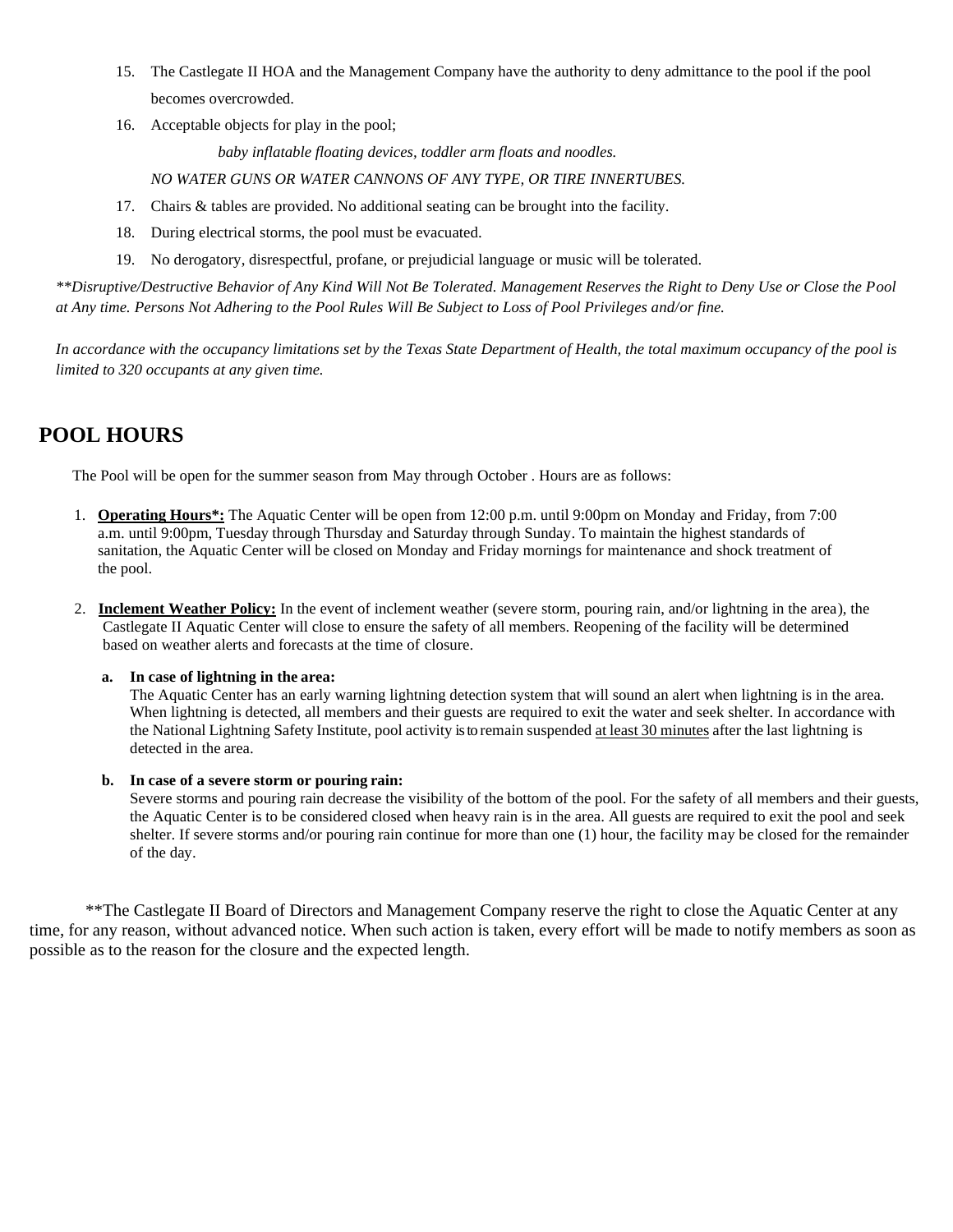

# **Resident Membership Information**

| Date                                                                                                                                       |                                         |                 |                                                |
|--------------------------------------------------------------------------------------------------------------------------------------------|-----------------------------------------|-----------------|------------------------------------------------|
| <b>Contact Information</b>                                                                                                                 | <b>Name</b>                             |                 |                                                |
| (Please Print)                                                                                                                             | <b>Address</b>                          |                 |                                                |
|                                                                                                                                            | <b>Cell Phone Number 1</b>              |                 |                                                |
|                                                                                                                                            | <b>Cell Phone Number 2</b>              |                 |                                                |
|                                                                                                                                            | <b>Personal Email</b><br><b>Address</b> |                 |                                                |
| <b>Pool Members</b><br>(Please Print)                                                                                                      | <b>Name</b>                             | <b>Relation</b> | Date of Birth<br>(required for all dependents) |
| (LIST ONLY<br><b>THOSE</b>                                                                                                                 | 1.                                      |                 |                                                |
| <b>DEPENDENTS</b><br>WILL BE                                                                                                               | 2.                                      |                 |                                                |
| <b>LIVING WITH</b><br>YOU.)                                                                                                                | 3.                                      |                 |                                                |
|                                                                                                                                            | 4.                                      |                 |                                                |
|                                                                                                                                            | 5.                                      |                 |                                                |
|                                                                                                                                            | 6.                                      |                 |                                                |
|                                                                                                                                            |                                         |                 |                                                |
|                                                                                                                                            |                                         |                 |                                                |
|                                                                                                                                            |                                         |                 |                                                |
|                                                                                                                                            |                                         |                 |                                                |
| The undersigned agree that all members listed above will abide by the terms of this<br>agreement, including all Pool Rules and Regulations |                                         |                 | Date                                           |
| Signature of<br>Property Owner:                                                                                                            |                                         |                 |                                                |
| Accepted by (used by association):                                                                                                         |                                         |                 | <b>Date</b>                                    |
|                                                                                                                                            |                                         |                 |                                                |
|                                                                                                                                            |                                         |                 |                                                |
|                                                                                                                                            |                                         |                 |                                                |
|                                                                                                                                            |                                         |                 |                                                |